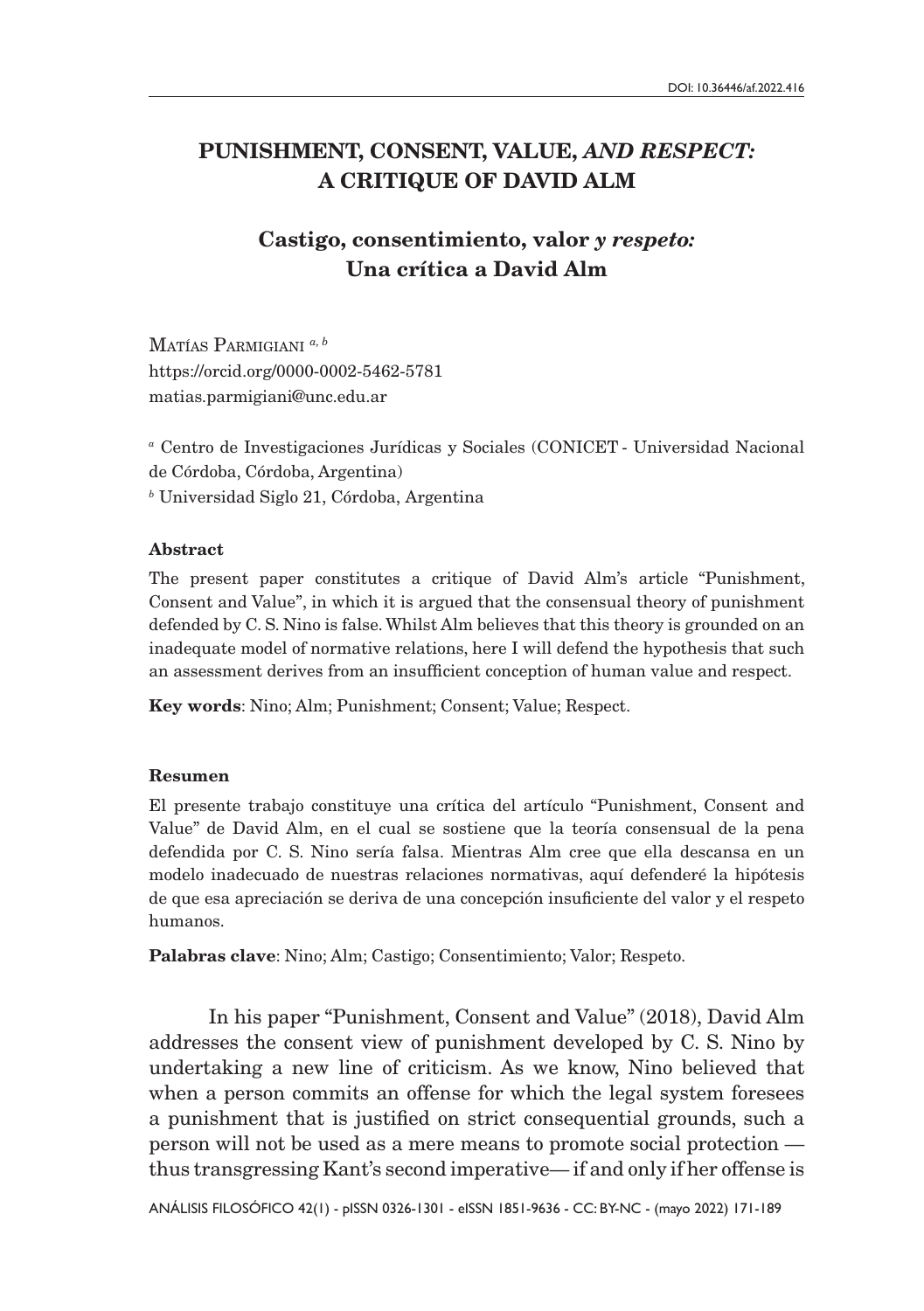interpreted as an expression that she consents to lose her legal immunity from punishment (1983, pp. 291-292). Along his brilliant exposition, Alm validates this notion of consent as genuinely consensual, for it *would* meet the three conditions any act of consent requires to be valid, namely: voluntariness, knowledgeability and intentionality (2018, pp. 905-909). Nonetheless, what he does not accept is the model of normative relations lying behind Nino's theory, apparently related to a wrong conception of human value and respect (2018, p. 903). Indeed, these two concepts are at the heart of Alm's criticism, developed in section 4 of his paper. The following remarks will mainly focus on this section, as they aim to show that Alm's criticism ultimately fails because, probably like Nino's theory, it rests on an insufficient understanding of these concepts.

The paper is structured as follows. Section 1 presents the basic thesis of the consent view and Alm's initial agreement with it. Sections 2 and 3 begin to explore Alm's argumentative strategy to discredit the consent view. Whilst Section 2 analyzes where the normative power of consent would lie, in his opinion, Section 3 digs deeper in this direction, by asking what it means to respect a person's consent. As will be shown, though Alm's position is not clear in this regard, it might be compatible with a one-sided model of normative relations, not totally qualified to deal with punishment and other kinds of human practices. Section 4, on its part, lays out Alm's core argument against the consent view and explains why it fails. Lastly, Section 5 provides a tentative diagnosis of what may be the matter with Alm's criticism. In the end, it may well be that the consent view is false, as Alm claims. Section 5, however, will simply try to summarize why Alm's criticism does not manage to affect it.

### 1. The Consent View: Some Preliminaries

In *Los límites de la responsabilidad penal* [*LRP*, from now on] (1980) as well as in a plurality of essays coping with different criminal topics (the death penalty, drug abuse, proportionality between harm threatened and harm averted, self-defense, etc.), but mainly in "A Consensual Theory of Punishment" (1983), Nino has tried to offer a twofold justificatory approach to the practice of punishment. On the one hand, he embraces the typical deterrent justification, according to which punishment becomes justified if and only if social protection is somehow guaranteed by it. Yet, aware that a purely deterrent view could be objected on behalf of the Kantian worry that we should never treat people *merely* as a means, he offers, on the other hand, a consensual type of justification whose main desideratum goes exactly as follows: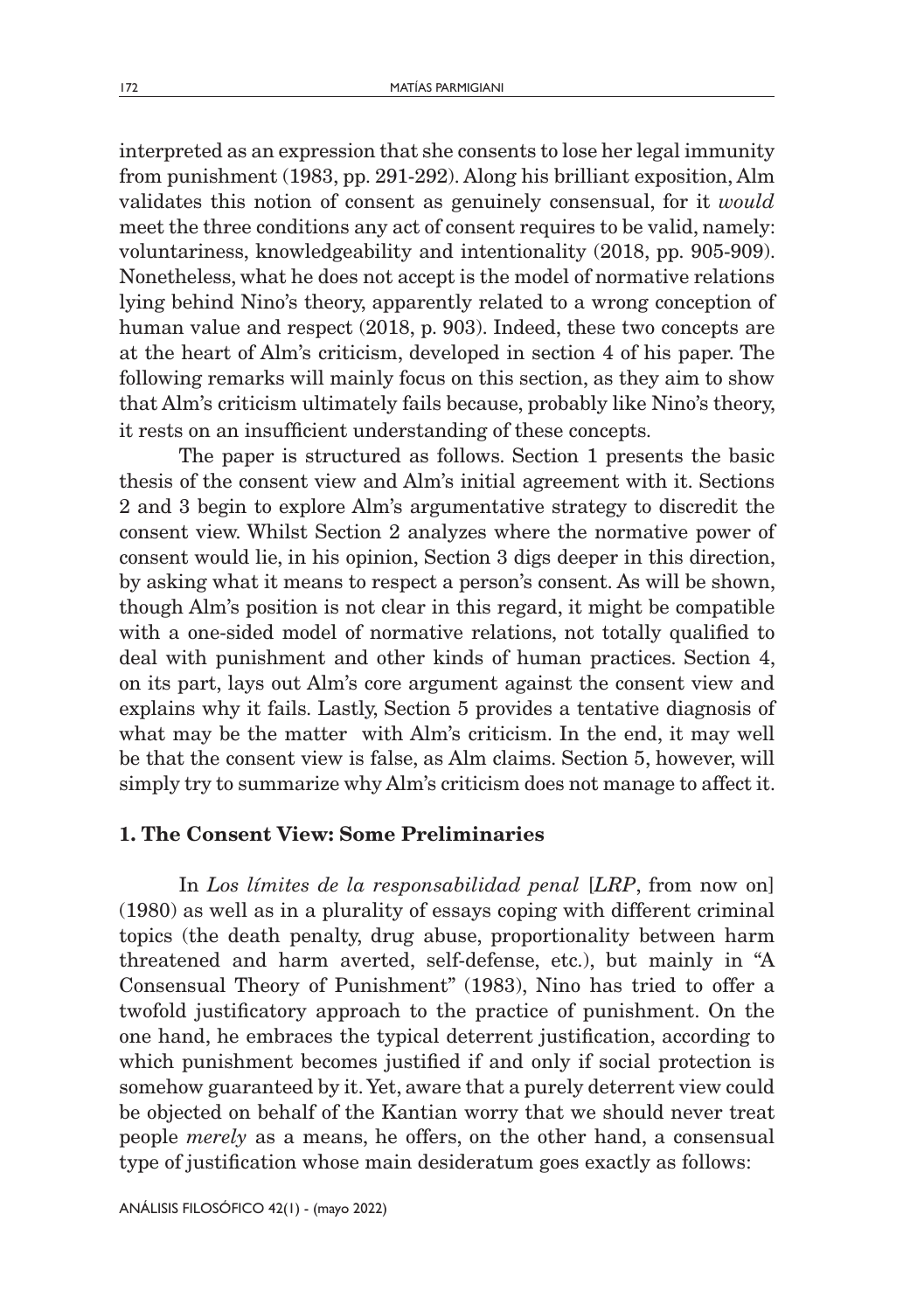As might be seen, for consent to be present, two conditions must be granted: (1) a voluntary act (which here means, essentially, a free and not coerced act) *plus* (2) a certain knowledge or foresight of the normative consequences it leads up to (which, in the case of punishment, must be interpreted as a relinquishment of immunity to punishment, "which is to say to the gaining of a power by officers of the society") (Honderich, 2006, p. 50). In Nino's words, just as "it is a matter of positive law that […] taking something off the shelf of a supermarket involves the obligation to pay the price" (1980, p. 231), committing a voluntary offense would involve, *mutatis mutandis*, a relinquishment of our immunity to punishment (cf. Parmigiani, 2017; 2021a).

Resting on this sort of analogies, some interpreters had it that the notion of consent involved in Nino's account would be tantamount to the Lockean notion of "tacit", "alleged" or "*ex actionem*" consent (cf. Boonin, 2008, p. 164; Malamud Goti, 2008, pp. 227-255; for a contrary view, see Imbrisevic, 2010). Such a notion, as we know, has been extensively criticized in the literature, mainly for being incapable of doing a proper justificatory work in certain moral contexts (cf. Simmons, 2001; Parmigiani, 2020a). But, in Alm's view, insofar as it is granted that an act is (1) voluntary, (2) knowledgeable and (3) and intentional, *valid* consent might be present. The first two conditions have been set by Nino himself, as seen above. And, if he is right, an offense that is both voluntary and knowledgeable may tacitly express, for that very reason, its author's consent to her punishability. However, what about the third condition? Even if Nino did not refer to it, Alm believes it is met in his account. Indeed, since consent, as Alm writes, "essentially involves an intention to change the moral status of another's action" (2018, p. 905), it may well be that *through her offense* the offender intends to change the moral status of the sanctioning officers of the state.

## 2. The Normative Power of Consent in Alm's Argumentative Strategy

Up to this point, Alm's position seems to be in line with Nino's account. Nonetheless, in section 4 of his paper, Alm begins to deploy an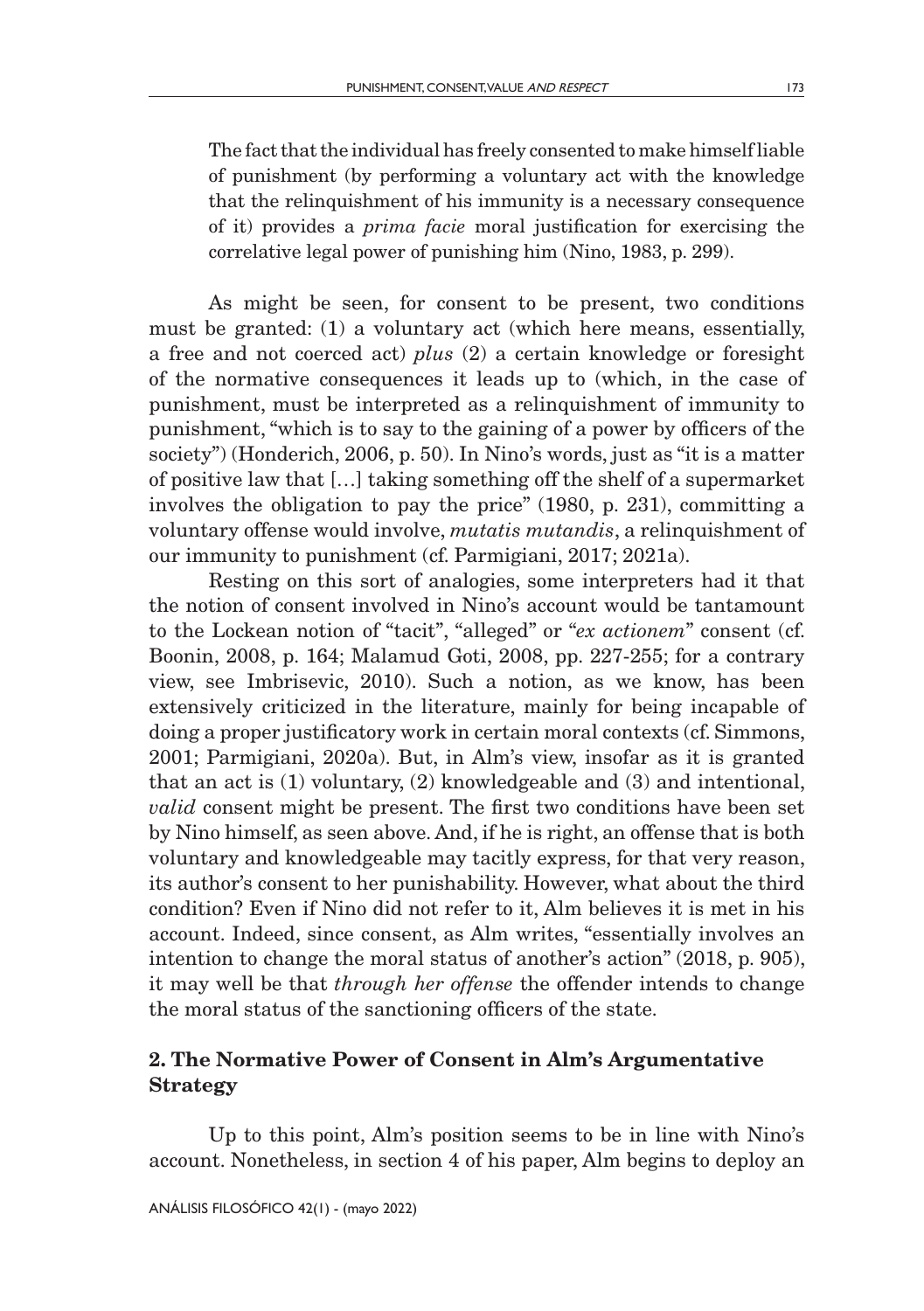argumentative strategy whose ultimate objective would be to step back from it. In Section 4 of the present paper, I will expose and criticize the strategy's last stage, which represents the hard core of Alm's criticism to the consent view of punishment. As will be shown, Alm's main argument is structured in a quite simple logical format. However, given the philosophical assumptions on which its premises are grounded, it becomes mandatory until then to reveal their content and discuss their implications. This section and the next one seek to do precisely that.

There has been too much discussion among philosophers about the right way to explain the moral power of consent (for a recent demonstration see, for instance, Müller and Schaber, 2018). As has been recently argued (cf. Parmigiani 2021b), an approach to consent can hardly be conclusive if it does not cope with basic questions such as (i) "What is consent?", (ii) "When is it required?", (iii) "Why is it required?", (iv) "What is it supposed to do?", and (v) "How does it manage to do what it supposedly does?", not to mention some others. These questions, of course, are far from being sufficient, but they give us a very general idea of what a comprehensive approach must look like. Particularly important here is question (iv), for Alm's answer to it will reveal his most distinctive philosophical assumptions. But question (i) is also relevant, if only because it tells us a bit of where Alm stands. The next paragraph intends to deal with it.

Following Hohfeld, Owens and other authors, Alm conceives consent as a *normative power*, understood as an ability "to extinguish a claim of one's own, temporarily or permanently, and along with that claim its corresponding duty or obligation, belonging to someone else" (2018, p. 910). However, what is a normative power? The question is rather complex, but here we can take sides with some standard treatments of the issue (cf. Raz, 1972; Owens, 2012; Koch, 2018). If we focus on *physical powers*, like the ability to run 100 meters in 10 seconds, or the ability to practice Kundalini Yoga, they might be defined as dispositions to act in certain ways when their possessors intend to do so. Moreover, if we focus on *intellectual powers*, like the ability to memorize complex information in short periods of time, or the ability to solve math problems, the same definition seems to apply. Both kinds of powers can be exercised in solitude, without depending on other people's actions, reactions or collaboration. But a normative power is quite a different matter. Unlike those other powers, *normative powers* can only exist within given normative frameworks and be exercised in certain social environments, made up by people willing to behave towards their possessors in a specific manner. Therefore, since consent is a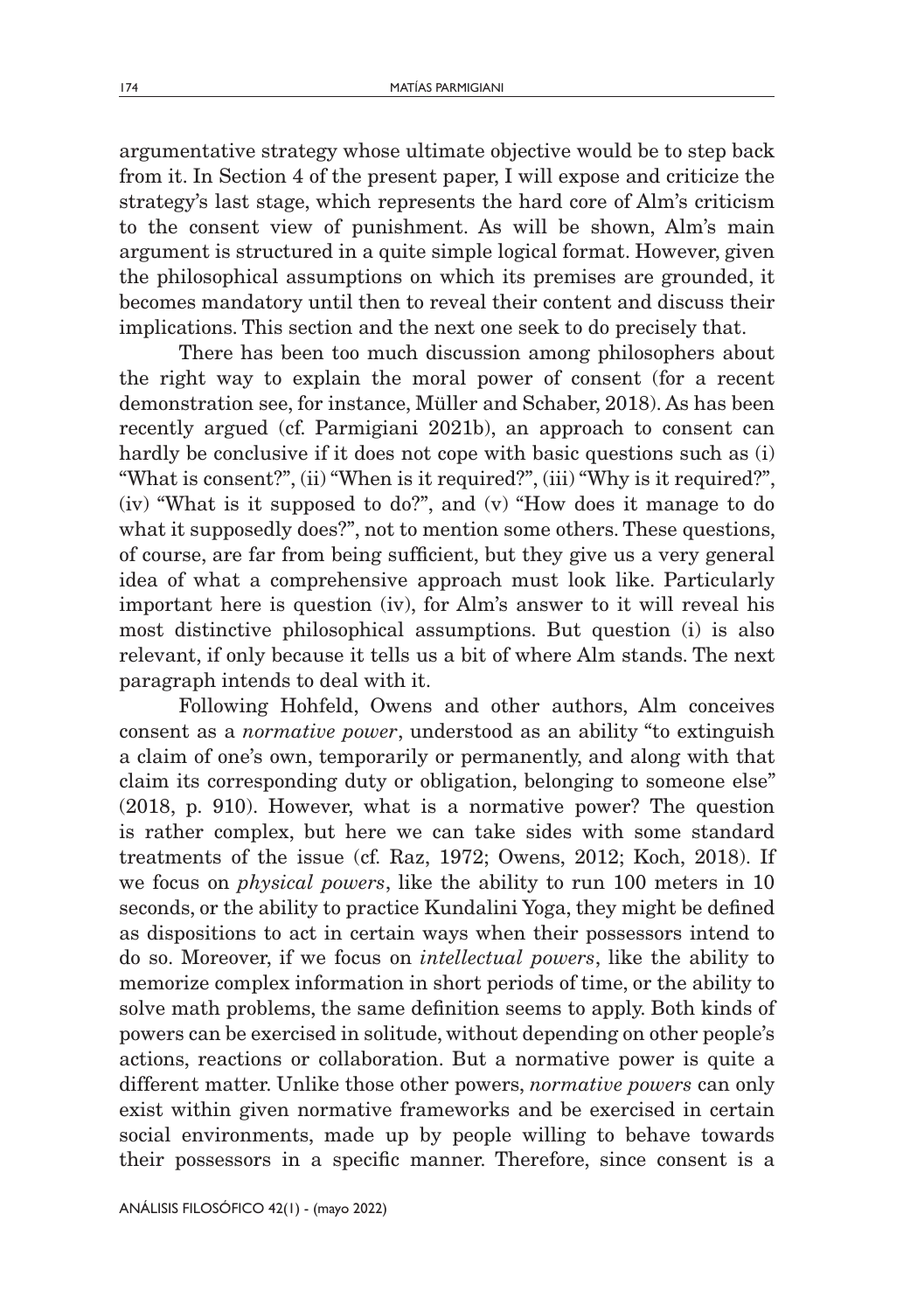normative power, whose exercise will always be subject to how others act, no one would be in a position to consent to something and alter her *normative landscape*, to use D. Owens' expression (2012), unless others *acknowledge* such a change (Alm, 2018, p. 911).

As regards question (iv), many philosophers, including Nino, take it for granted that consent accomplishes a morally transformative function. For them, this is *what it does*. In H. Hurd's words, "consent turns a trespass into a dinner party; a battery into a handshake; a theft into a gift; an invasion of privacy into an intimate moment; a commercial appropriation of name and likeness into a biography" (Hurd, 1996, p. 123).1 Particularly in Nino's opinion, consent's transformative function rests upon a more basic principle of morality, namely "the *principle of dignity* of the person", which "allows for a dynamic handling of rights by permitting consent of individuals to serve as grounds for the liabilities and obligations that limit them" (Nino, 1996, p. 53). Hence, whilst "the *principle of personal autonomy* determines the goods that are the content" of our most basic rights (freedom of movement, freedom of expression, etc.), and the *principle of "inviolability* of the person describes the function of those rights by establishing barriers of protection of individual interests against claims based on interests of other people or of some collective whole" (Nino, 1996, p. 53), the principle of dignity "permits one to take into account deliberate decisions or acts of individuals as a valid sufficient basis for obligations, liabilities, and loss of rights" (Nino, 1996, p. 52). By appealing to consent, Nino thinks, we transform our normative landscape (cf*. supra*), transferring a right of our own to someone else.

To a certain extent, it can be said that Alm's answer to question (iv) matches Nino's explanation. After all, he is explicit when he writes

<sup>1</sup> Along the same lines, Wertheimer writes that "we are interested in consent to sexual relations because consent has the power to be *morally, institutionally, and legally transformative*" (2000, p. 559); Schnüriger writes that "consent works as a criterion of legitimacy, deeply pervading social life, making actions and practices permitted that would otherwise be forbidden" (2018, p. 21); Koch writes that "acts of consent effect changes in the normative situations of both their authors and their addressees" (2018, p. 32); Schaber writes that "by giving others our consent we give them the permission to do things with us that without our consent would wrong us" (2018, p. 55); Manson writes that "consent renders permissible certain kinds of action that would otherwise be impermissible"; and Bullock writes that "consent has the power to transform morally unacceptable actions into morally acceptable ones" (2018, p. 85). The list, of course, is far from being exhaustive, but it is a good sample of the agreement reigning among philosophers on the transformative nature of consent. For a critical assessment of this consensus, see Parmigiani 2021b.

ANÁLISIS FILOSÓFICO 42(1) - (mayo 2022)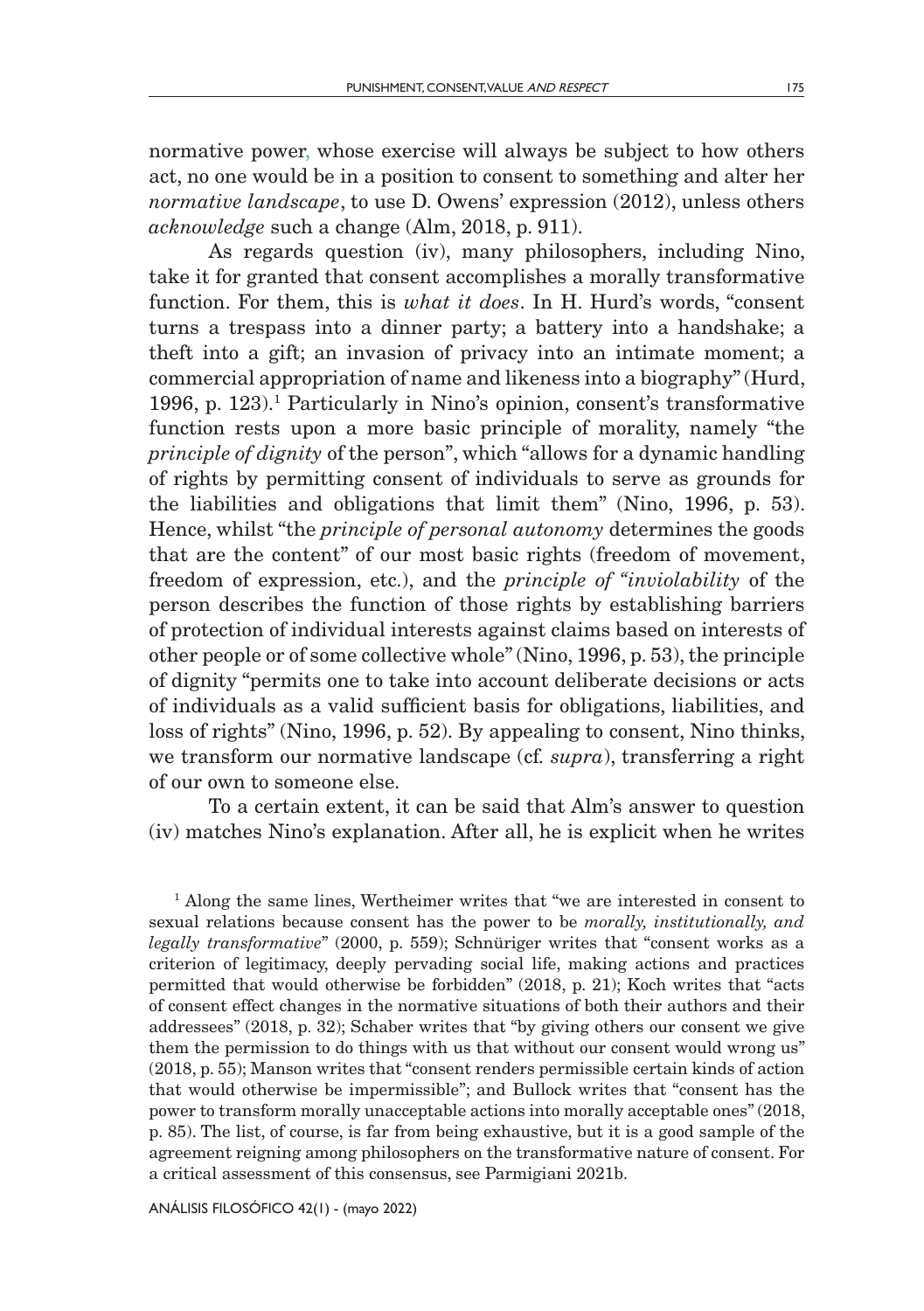that the power of consent "amounts to an ability *to alter* the shape of the person's own claims" (Alm, 2018, p. 911; italics added). As previously seen, Alm believes that this ability to alter or transform our moral stance would not exist if other people did not respect it, which "amounts to acknowledging these alterations" (2018, p. 911). To make this possible, he says that it is necessary "to behave as if claims and their correlative obligations are now shaped the way the consenting agent intended (or at least foresaw)" (2018, p. 911). So far, so good. However, what kinds of actions towards the consenting agent *are* (or *are not*) *allowed* from our part once –or even before– consent is given? That is, what can (or cannot) we do to acknowledge and respect the normative alterations enabled by consent? To tackle these questions, Alm appeals to an illustration. He invites us to imagine an overprotective father who thinks of his adult daughter as "daddy's little girl" and treats her as lacking "the maturity necessary to make decisions about sex", even if she is "old enough to have developed an interest in it" (2018, p. 911). Now assume that the daughter has given –or is about to give– her consent to engage in a sexual encounter with a willing partner. If the partner were treated by the father as a simple rapist –or as a potential rapist– he would neither acknowledge nor respect his daughter's decision, for he would be acting as if the normative alterations (already) enabled by her consent were inexistent. Moreover, in Alm's view, such an action would also *wrong* his own daughter (2018, p. 911). But what if he just dares to express his doubts or concerns regarding the encounter? Would such an act be equally *wrongful* or *disrespectful*?

At the beginning of section 4, after taking for granted that "a claim is an expression of the claim's holder value", Alm goes on to suggest not only that "to respect another person's claim […] is to respect that about him which makes him valuable in his own right", but that "the moral power of consent is also expressive of its holder's value" (2018, pp. 910-911). Further on, when analyzing the father's refusal to treat his daughter as if she had consented to have sex with a willing partner, he seems to confirm the previous suggestions, by implying that the value affected is the daughter's "value as an agent", that is: "as a person capable of making decisions for herself" (2018, p. 912). The problem with these definitions is that they cannot offer the slightest clue to morally evaluate whether the doubts or concerns worrying the father may be expressed to his daughter without involving a wrongful or disrespectful treatment.

Curiously, to complete his analysis of the case, Alm adds that the father may also wrong his daughter by "giving insufficient heed to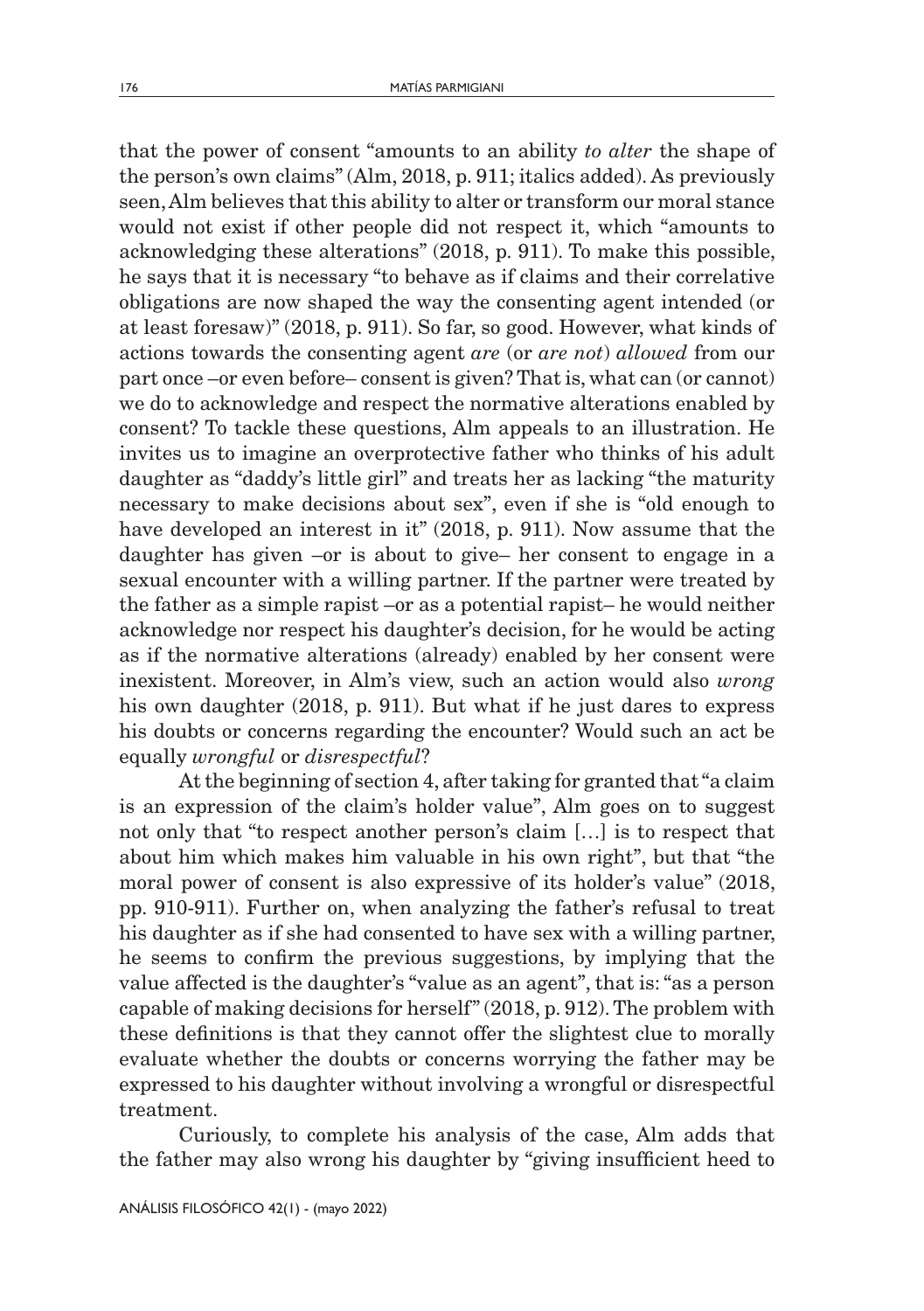some reason" (2018, p. 911). The addition is rather curious especially for two motives. On the one hand, because the reason he mentions as not being sufficiently heeded by the father is the reason "to treat his daughter as able to extinguish certain reasons" (i.e. the father's reasons, I must assume) (2018, p. 912), when all that it means, once again, is that his daughter must be valued as someone capable of making decisions for herself. But the addition is even more curious, on the other hand, because, in the reign of reasons and personal relations, it seems to put the father on equal footing with complete strangers. Naturally, authoritarian and overprotective parents such as the father described in Alm's example should not even dare to claim for themselves a right to get involved in the sexual decisions of their children. However, think of loving and attentive parents. What would refrain them from making recommendations or giving advice to their beloved ones if they truly fear for their happiness or wellbeing? Why would they want to relinquish that privilege? Furthermore, if we decide to set the original case aside and focus instead on the relationships between close relatives, friends, colleagues, or even neighbors, things do not look very different. Imagine for instance a woman who has enough reasons to believe that her dearest friend will suffer from an unhappy love affair. Granted that there is trust and confidence between them, I see no reason why her suggestions might be considered disrespectful. They may cause inconveniences, of course, as every time we must face what Mill would have called the "unfavorable judgment of others" (2003, p. 150). Nonetheless, in a liberal society, as he also tried to make it plain in *On Liberty*, that does not necessarily give us a right to complain.

### 3. A Conceptual Insight into the Notions of "Value" and "Respect"

In order to understand the full implications of what is really going on here, it might be useful to gain further insight into the notions of "value" and "respect". So far, it is out of the question that Alm's approach makes the most of these notions. But since his paper avoids definitions in that sense, what are the available alternatives?

To begin with the first concept just mentioned, there are at least two approaches that may give us an idea of what makes someone valuable. The first approach is Kantian in spirit, and it holds, in short, that what explains the value of a person is some sort of universal characteristic that everyone would share, such as our rational agency, humanity or will from which springs any moral value (cf. Korsgaard, 1996a, pp. 239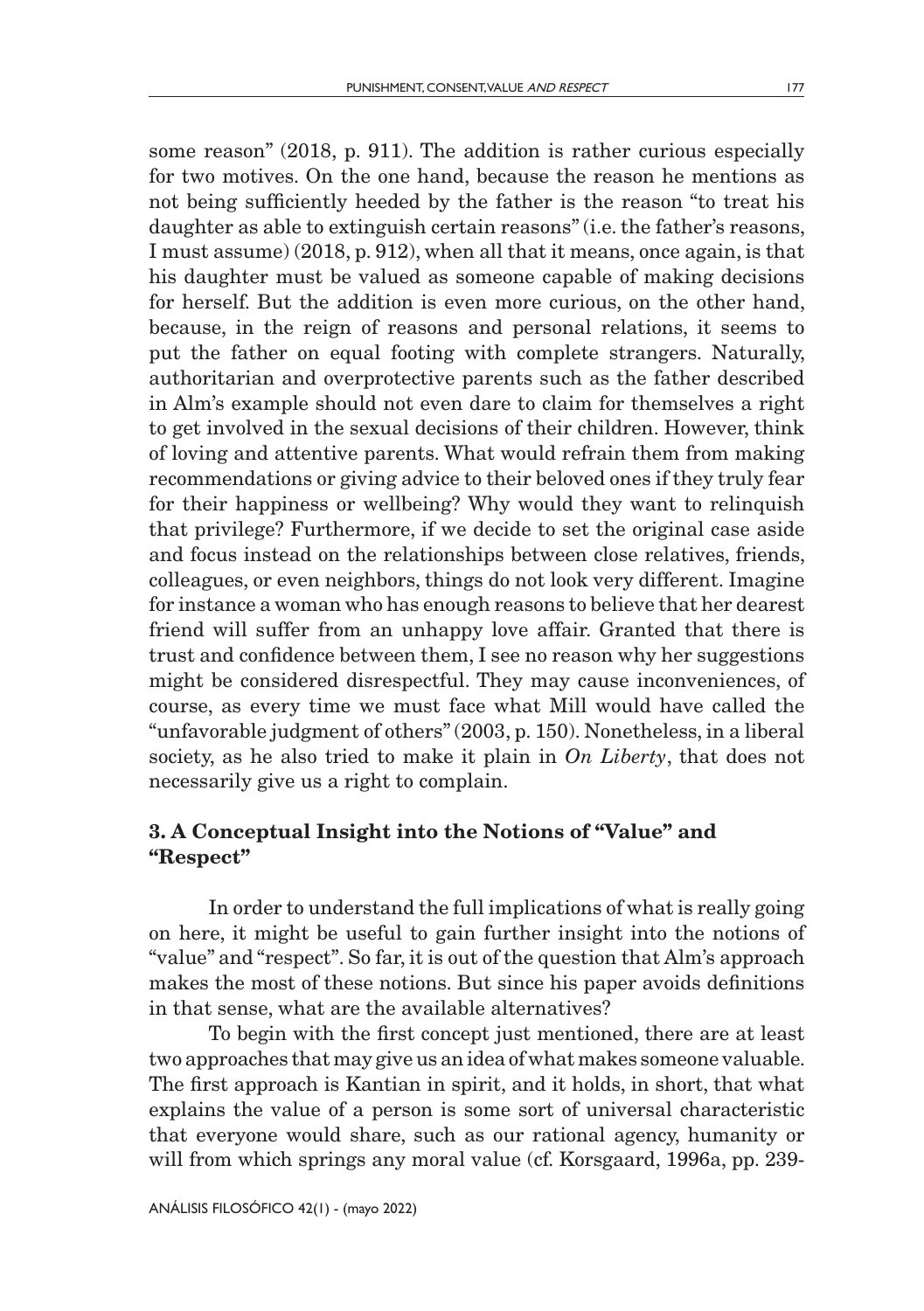243). By contrast, the second approach is more Hegelian in spirit, for it appeals to something less abstract as the source of our value, such as the love, attention or care that naturally link those people embedded in personal relationships of some kind (cf. Scheffler, 2004). Whilst the first approach would favor an agent-neutral (or impersonal) conception of value, according to which agent X is of value to agent Y in virtue of a feature *f* that all agents share in principle, the second approach would be compatible with an agent-relative or more personal conception of value, according to which the value of X to Y becomes a function of the personal relationship X and Y maintain (cf*.* Scheffler, 2004).2

Once we take notice of these alternatives, the type of "respect" that each of them would presumably stand for will come as no surprise. S. Benhabib has suggested a useful terminology to clarify the issue. Under the standpoint of what she calls "the generalized other", to respect someone would just amount to adopt the kind of universal attitude every person demands from us by the mere fact of being a rational agent. From this point of view, what the others are entitled to expect from us corresponds exactly to what we are entitled to expect from them (cf*.* 1987, p. 87). In general, however, these expectations will be met by means of restrictions, which is precisely Darwall's point when he coins the expression "recognition respect". In his own words:

To have recognition respect for someone as a person is to give appropriate weight to the fact that he or she is a person by being willing to constrain one's behavior in ways required by that fact. Thus, it is recognition respect for persons that Kant refers to when he writes, "Such a being is thus an object of respect *and, so far, restricts all (arbitrary) choice*." Recognition respect for persons, then, is identical with recognition respect for the moral requirements that are placed on one by the existence of other persons (Darwall, 1977, p. 45).

On the other hand, when it comes to respecting someone under the standpoint of what Benhabib calls "the concrete other", there is no

<sup>2</sup> "Agent-neutral value" and "impersonal value", as well as "agent-relative value" and "personal value", not to mention the "reasons" that spring from these values (i.e., "agent-neutral/impersonal reasons"; "agent-relative/personal reasons"), are terms of art. They have been introduced by T. Nagel (1970) and discussed extensively since then (see, for instance, Mack, 1989; Broome, 1995; Korsgaard, 1996b; Raz, 2001; Farrell, 2004; Dancy, 2004; Skorupski, 2011; Ridge, 2017; Buckland, 2017). Here I take sides with Scheffler's intuitive account of the distinction, assuming the existence of both kinds of values.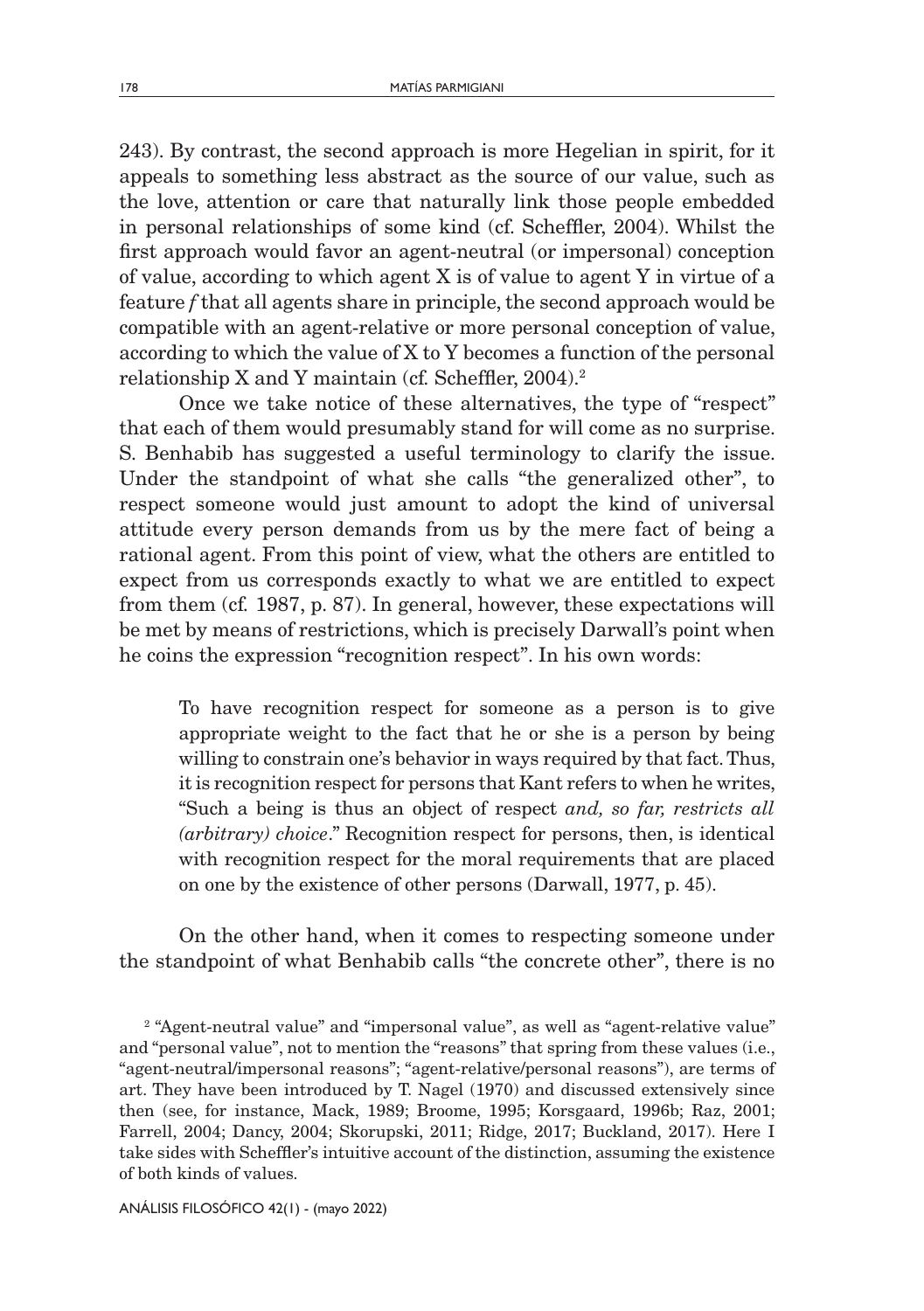pattern or mold fixed in advance, for everything depends on the kind of interaction that takes place between two people (cf. Benhabib, 1987, p. 87). On some occasions, I may be authorized to assess someone's deeds, character or accomplishments by appraising them, negatively or even positively. On some others, I may be not. It all depends on the kind of interaction that I keep with that person, as well as on the specific feelings, emotions and expectations that may have generated between us over time. If I lack moral standing in someone's eyes, for example, why would I even bother to express what I think or feel over a matter of her personal concern? That would seem no less disrespectful than approaching a total stranger to suggest that "she should think again" about the self-harming behavior she might be engaged in (Duff, 2001, p. 305). Even under the assumption that I act "out of concern for her good", the suggestion would be disrespectful for no other reason than because, as Duff says, it is "none of my business" (2001, p. 305). By contrast, in other, more friendly contexts, and in so far as I have a certain moral standing, expressions of this sort become not only expected and acceptable but highly welcome.3

The former section, as shall be remembered, raised the important question of *what we are allowed* (*and not allowed*) *to do* to respect someone's consent and, for that reason, her own value as an agent (see Section 2 above). Well, the sole purpose of the last conceptual insight was to try to shed some light into a matter on which Alm's paper seems to be silent. In plain words: what model of normative relations would underlie his approach to consent? The answer is not easy but here we might take a guess by considering again what a father is supposed to do to respect the sexual decisions of his daughter. Alm is explicit in what he is *not allowed* to do, like treating her as his property, or her sexual partners as rapists. Both kinds of behavior would be unacceptably authoritarian. Nevertheless, since no one else is allowed to act differently in this regard, such an answer would merely give us a rough picture of the problem. Does it mean that Alm ultimately embraces the Kantian, more generalized approach to value and respect? In one sense, we may be inclined to think so, but textual evidence is far from being conclusive. And, in either case, the challenge remains the same: why a loving and attentive father may not be allowed to express his own daughter his doubts and concerns about her sexual decisions without disrespecting her as a person?

<sup>3</sup> Other inescapable references in the literature to this second approach on respect are Dillon (1992), Frankfurt (1997), and Raz (2001). Benhabib's terminology, however, will suffice for the moment.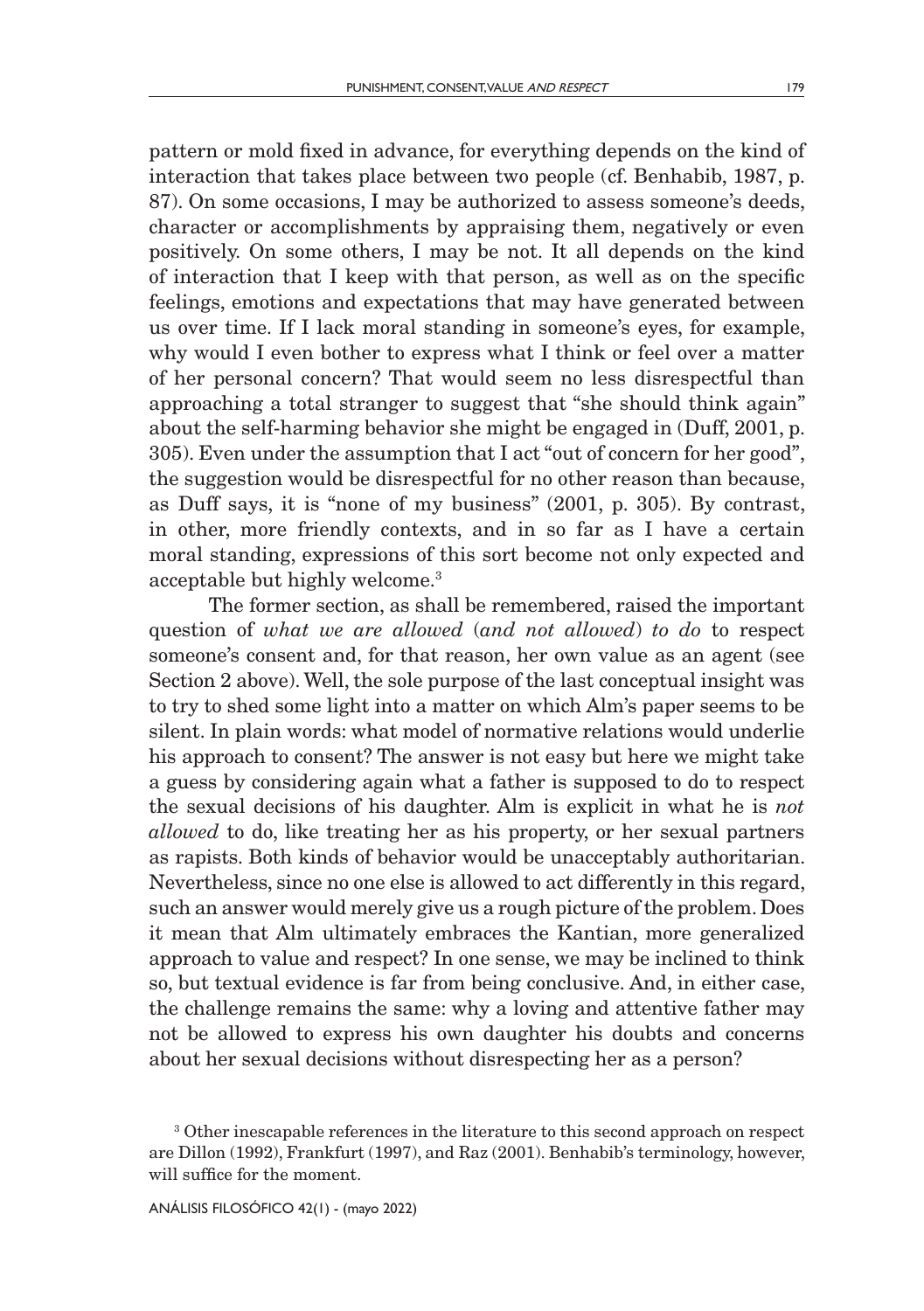To be fair, all Alm says is that an overprotective or patriarchal father has no right to treat his daughter "as incapable of deciding over a matter of intimate concern to her" (2018, p. 911). What is less clear to me is whether another father –a *different* kind of father, it must be stressed– must be equally restricted in his opinion. For, in certain circumstances, is it not obvious that daughters, not to mention sons, or siblings, or fathers, or mothers, or even friends, may not be in the best position to adopt wise decisions concerning their personal affairs? Again, imagine two close friends, P and Q. Whereas P is *circumstantially* incapable of acting in her own interest, Q has strong reasons to believe this to be the case. Two options are envisaged by Q: 1) not saying a word to P; or 2) trying to convince her that she is about to embark in an arrangement she might regret. If the second option is tantamount to treating a person "as (*circumstantially*) incapable of deciding over a matter of intimate concern to her", and Q has moral standing in the eyes of P, then I see no point in Alm's contention that such a treatment shall be deemed wrongful or disrespectful.

When presenting the two approaches to "value" and "respect" as different conceptual alternatives, we may have run the risk of exaggerating the real tension between them. For, as is now apparent, there simply is no problem when it comes to determine what must be done to respect the power of consent of a person without becoming detached or disengaged from her personal needs or concerns. In fact, if we turn our attention back to Benhabib's account, the two standpoints that she postulates are perfectly compatible in her opinion, even though they are not thought to overlap (cf. 1987, pp. 92-99). Most of the time, nothing but context will determine which perspective to adopt. When there is no bond between two people, or the only existing bond is an unhealthy one, certain attitudes, however caring or attentive they may be, will hardly ever get to hit the nail on the head. In such contexts, it may be that the best way to respect someone's consent consists in leaving the person on her own. By contrast, in other, less impersonal contexts, like the one referred to above, it may be that the best way to do the same demands from us more direct forms of involvement. The range of options is certainly wide and some of them will recommend us to act either before or even after consent is given. It may be important to advise my brother over a business he is about to celebrate as well as it may be logical to blame him for having agreed to a disadvantageous contract. In and of itself, consent does not preclude moral criticism.

Indeed, I take this last point to be of crucial importance to address the consensual nature of punishment, at least once it is assumed that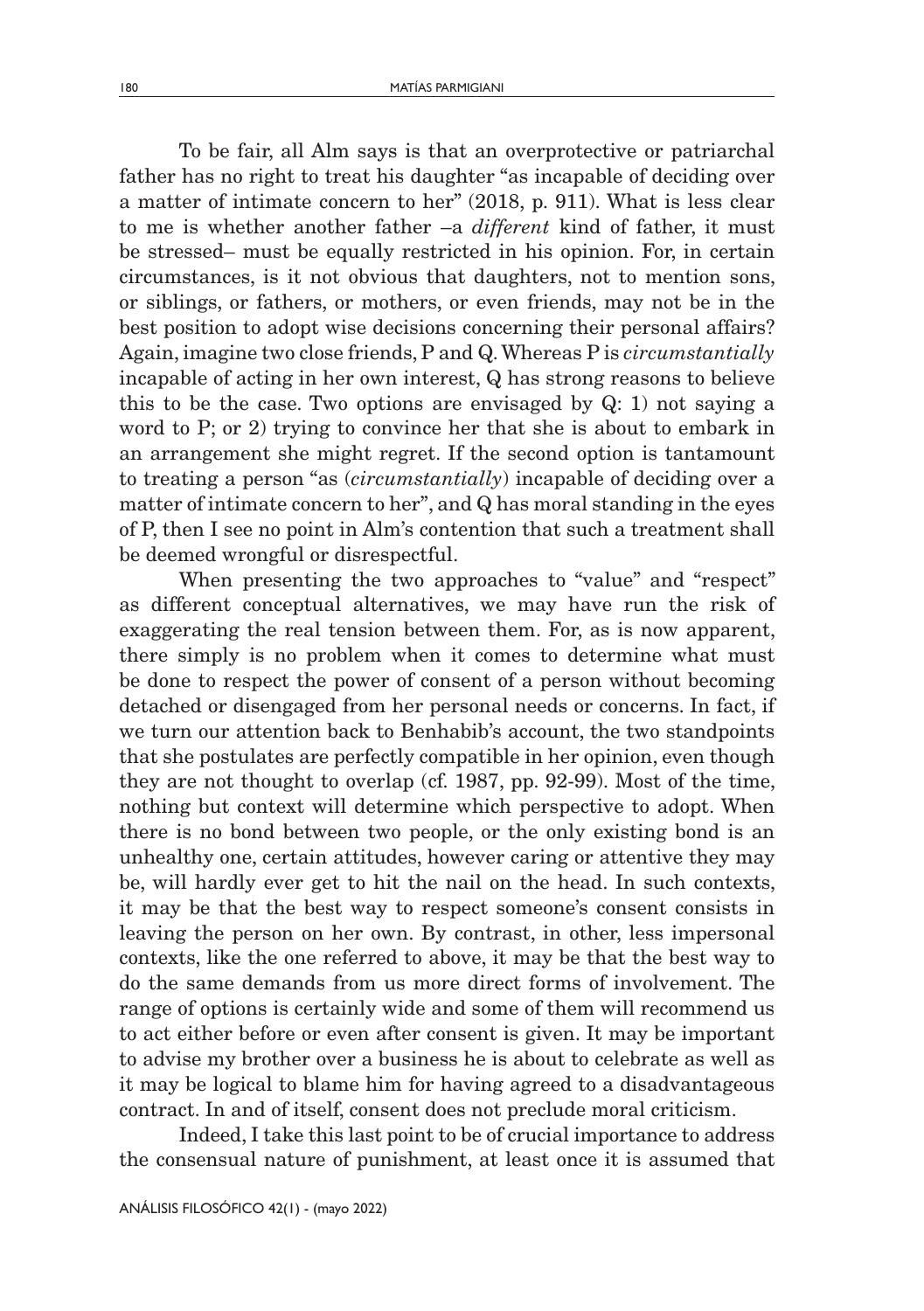punishment has a consensual nature. In Nino's account, for instance, an offender cannot be blamed by the state, for blaming, in his opinion, is a perfectionist practice, and no perfectionist practice is supposed to have a place within a liberal conception of society (Nino, 1980, pp. 484-485; 2008a, pp. 37-38; 2008b, p. 23). Whether punishing X becomes justified depends on two conditions: its deterrent function and X's consent to be punished (see Section 1 above). Nino's theory, for this reason, seems to be constructed upon a model of normative relations in which the state relates to its citizens, and the citizens relate to their state, assuming a strictly Kantian standpoint. Of course, if the state were like an alien to its citizens, any blaming attempt on its part would be plainly disrespectful. But imagine a state whose authorities, norms and institutions have done enough not only to satisfy the most basic needs of their citizens, but also to give credit to their most demanding expectations. Moreover, imagine a state under the control of its citizens. In such a scenario, would it not be reasonable to conceive of the citizens-state relationship as a far less impersonal issue? If, as it happens here to be the case, the state has finally managed to have a moral standing in the eyes of its citizens, why would it want to relinquish its right to blame or to reproach when someone commits a crime, or even a minor offense? Nino's position in this respect sounds certainly unconvincing (cf. Malamud Goti, 1981, p. 167; Beade, 2011; Parmigiani, 2013). Yet Alm's general remarks on how to honor the power of consent reveals a normative model of human relations that, if not incorrect, looks at least undeveloped to fare any better.

### 4. Alm's Criticism to the Consent View: Why Does It Fail?

Bearing these considerations in mind, it is now time to address Alm's criticism to the consent view of punishment. Two single premises are crucial for the whole argument. Given Alm's conviction that treating a consenting person as if she did not consent implies inflicting some sort of wrong on her (Premise 1), it must be inferred that treating an offender as if her offense did not express her consent to punishment would somehow wrong her too (Premise 1'). But Alm asserts that the offender would *not be wronged* in such a case (Premise 2) (2018, p. 912). "From these two premises it follows that there is no valid consent […] and the consent view is false" (2018, p. 912) (Conclusion). Yet the real question is how to back the premises leading to that conclusion.

Here it might be useful to make a different kind of comparison. Think of someone who insists on benefiting me by giving me a gift or a present that I presumably like despite my refusal to accept it. There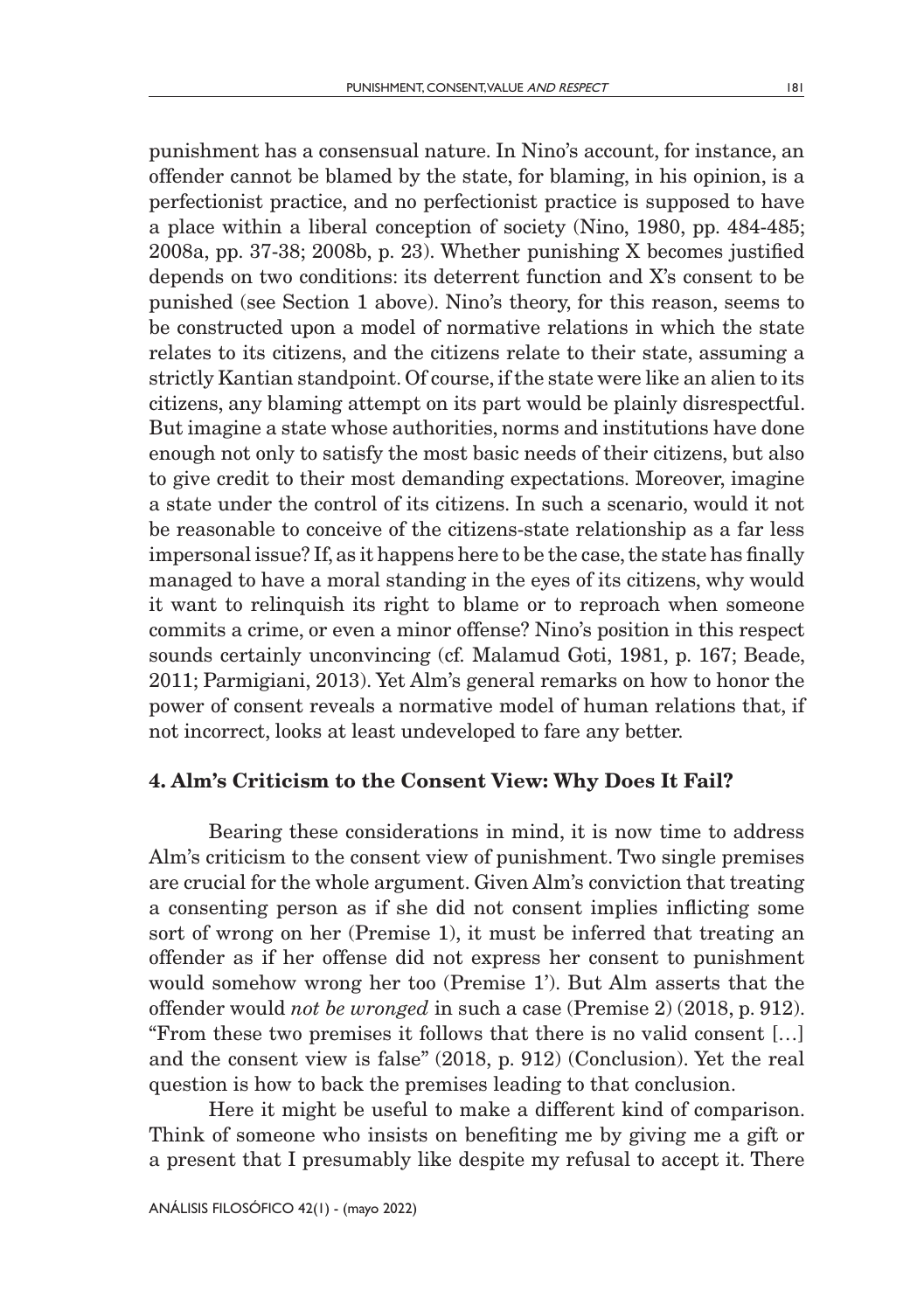is no question that this is a case in which my consent (or dissent) is clearly disregarded. However, for this to entail that *I am wronged*, a further explanation needs to be given. For instance, can there be a *wrong* wherever no *harm* is involved? If the answer is *negative* (NA), then the insistence of my benefactor cannot wrong me at all. And since the simple fact that our consent is disregarded does not mean that we are wronged, it follows that there is no need to interpret the state's failure to punish a consenting offender as a wrongful action. In line with this answer (NA), Premise 2 might be true, but at the expense of Premise 1. On the contrary, if the answer is *positive* (PA), as Owens (2012), Tadros (2016), Gardner and Shute (2000), and other writers seem to think, then it would make perfect sense not only to say that my benefactor might wrong me by disregarding my consent (or dissent) but also that the state can do the same to an offender by refusing to punish her.4 In Owens' opinion, both actions would be wrongful for the very reason that they neglect the agents' *normative* (non-material) interests in shaping their own normative landscapes  $(2012, pp. 8 \text{ y } 65)^{5}$ . Naturally, there are compelling reasons to cast doubt on this proposal (cf. Parmigiani 2020b). But even when there were not, such an answer (PA) would openly contradict Premise 2.

Later in the text, Alm believes it necessary to embark on two *tasks* –as he calls them– to supplement what is missing to support his

4 Gardner and Shute's most popular example of what it means to wrong a person without harming her involves a case of rape in which the victim is "forever oblivious to the fact that she was raped" and "whose life is not changed for the worse, or at all, by the rape" (2000, pp. 6-7). "Pure rape", as they call it, seems to involve no harm. In their view, however, that does not make any difference to its *wrongfulness* (p. 7). Both Owens (2012, pp. 176-177) and Tadros (2016, pp. 201-204) seem to agree with this basic contention, though each of them understands a different thing by "wrongdoing". 5

<sup>5</sup> Owens' conceptual machinery is rather complex, but for the moment it will suffice to notice that an interest is material when its satisfaction is not mediated by convention. Examples of material interests are the interest in having access to food or in controlling certain natural resources. Normative (non-material) interests, on the other hand, are those whose possible objects "comprise what it *makes sense* for us to do or feel, what it is *appropriate* for us to do or feel as well as deontic phenomena like permissions, rights, and obligations" (2012, p. 9; italics added). Since normative interests can only be satisfied by being in possession of a normative power, whose existence depends on a social framework of interpersonal attitudes and linguistic conventions, a person's normative interest will be neglected in so far as her normative power lacks social acknowledgement. Consent, of course, is the perfect example of a normative power, aimed at satisfying what Alm calls a "permissive interest", namely "an interest in being able to authorize" a certain act by declaring that it would be "a wronging in the absence of such a declaration" (2012, pp. 176-182).

ANÁLISIS FILOSÓFICO 42(1) - (mayo 2022)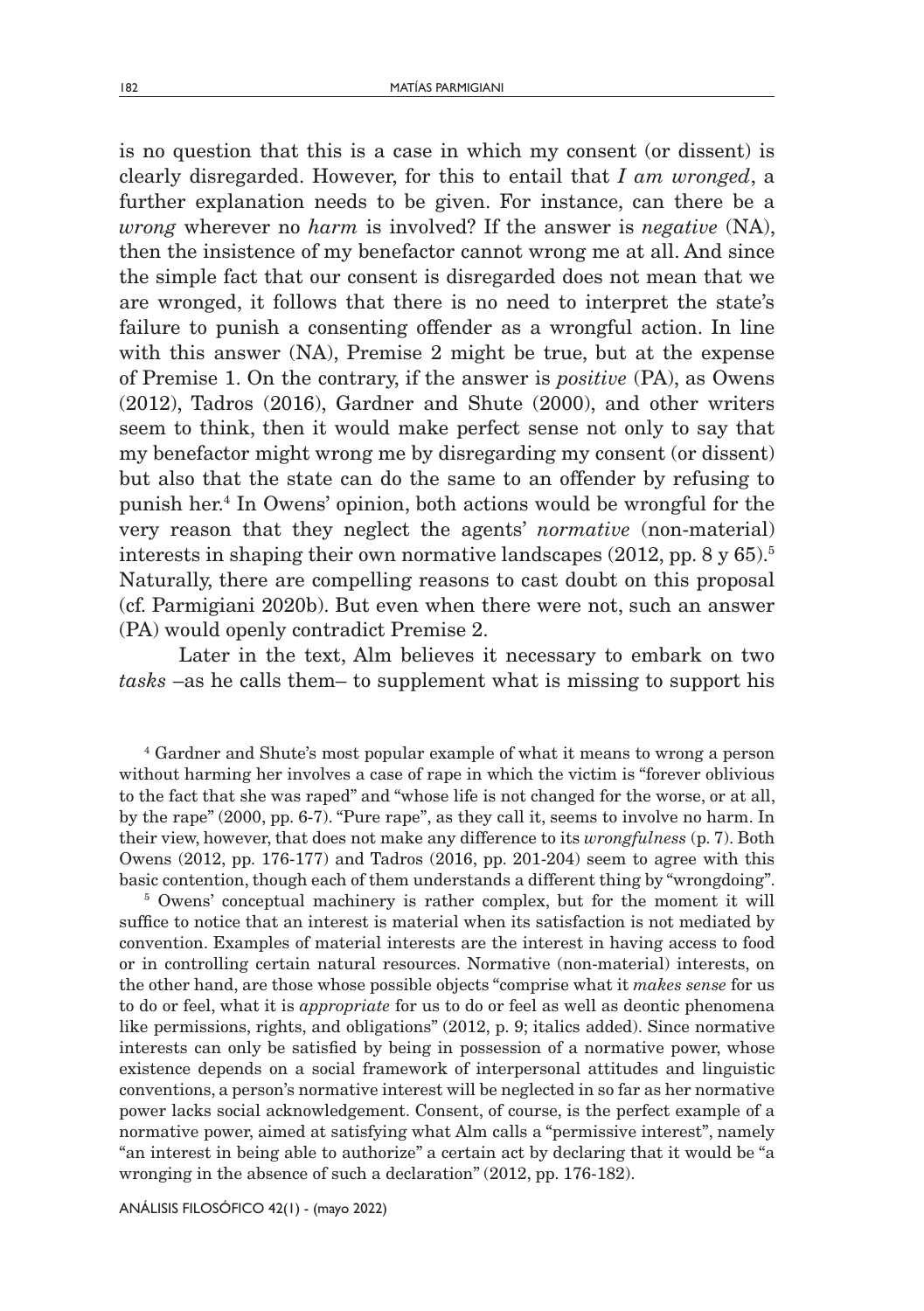argument. First, as he states, it should be clear that the offender is not wronged for not being treated as responsible for her action, as Hegel or Morris would put it (Alm, 2018, pp. 912-913). However, since the consensual theory of punishment is at the same time a consensual theory of criminal responsibility, as Nino reiterated on countless occasions (1980, pp. 385-406), the first task will be of no use. Second, and here is the real issue, for consent to be what justifies the offender's change of moral status, "the *wrongful* nature of the offender's deed" shall play no direct role (Alm, 2018, p. 913). That would happen, for instance, if a person could consent to "punishability" just "by signing a waiver form" (2018, p. 913), a possibility that the consent view would not admit. But what if we decide to bite the bullet?

Imagine that a person commits a wrong [e.g., a morally egregious act] for which the legal system prescribes no penalty whatsoever. Given that the state must abide by the rules, there can be no wrong in its decision not to punish her. But if this is the natural answer, then we have that the main role in explaining the offender's change of moral status, *vis-à-vis* her consent, is not played by the *wrongful* nature of her deed, as Alm seems to think, but by its *unlawful* character. Thus, as things stand at present, for someone to validly consent to punishability by signing a waiver form, it seems to be enough that such an act be sanctioned by the law. A legal rule of this sort may strike us as rather absurd, but it in no way sets out an impossible scenario. In my view, the consensual theory of punishment is compatible with this reading (see below), as Alm himself would have admitted at the beginning of his paper. Indeed, he writes that, for Nino,

consent to lose one's legal immunity is *a conventional matter, determined by what the law happens to say* (1991, p. 281) – though not any old law could make the offender's consent legitimize punishment, as Nino's additional conditions imply. Hence, talk of the offender's consent presupposes the existence of a state and a legal system. It does not apply to the state of nature. In the absence of state and law, after all, it is unclear at best both to whom and to what a malefactor consents simply by his wrongdoing (Alm, 2018, p. 904; italics added).

As is manifest, it is the unlawfulness and not the wrongfulness of the deed what certainly matters for Nino. Of course, among the *moral* conditions to be met for consent to legitimize punishment, Nino mentions that the obligation whose violation entails punishment must be "justifiable" (Nino, 1983, p. 299; Alm 2018, p. 904), and it is not clear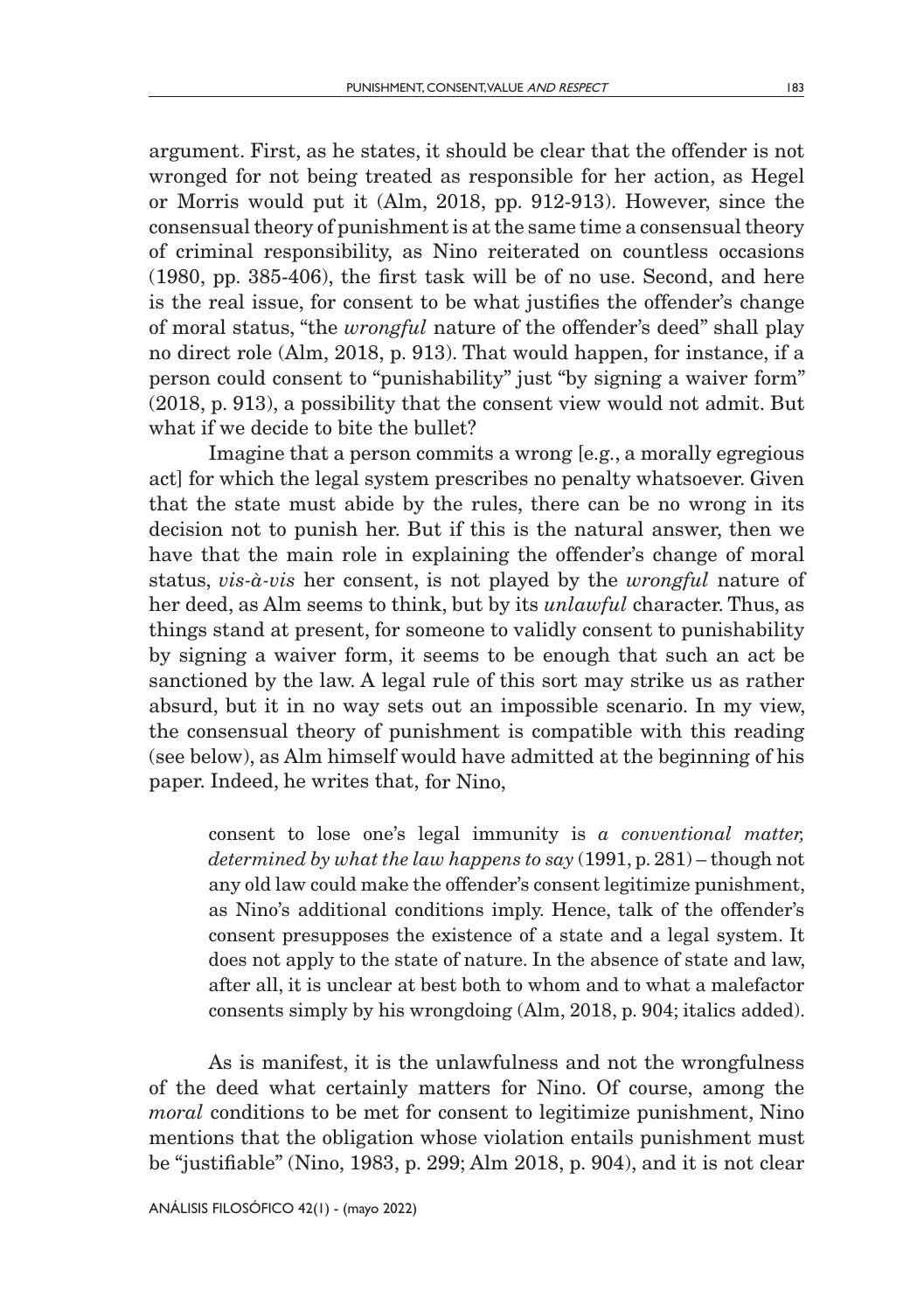how a legal rule that merely obliges us not to sign waiver forms may be *prima facie* justifiable. However, imagine a legal system that admits self-incrimination as a sufficient condition to be punished. From an economic approach to procedural law, that may sound as a reasonable provision. And imagine that, in such a system, many innocent people decide to self-incriminate by signing waiver forms, perhaps because they see imprisonment as a better alternative than freedom. For instance, they may be poor or homeless, in which case spending a time in jail could help them to withhold the cold winters or have an education. To avoid this consequence, suppose that the legal system's authorities decide to enact a rule that, instead of sanctioning self-incriminated *innocent* people with prison, sanctions them with a different kind of penalty, such as forced labor. Even when having a rule like this may not be justifiable all things considered, who can take it to be unreasonable or plainly absurd in this context?

In one of the final passages of his paper, Alm remarks that "it is precisely the lack of a direct role for the agent's value *qua* agent that makes the offender's case differ from one involving a change in moral status due to consent" (2018, p. 913). Recall that, on Alm's model, consent is valid in so far as it is the expression of an agent's value *qua agent*. From a Kantian perspective, we know exactly what this value amounts to in terms of respect: unless someone is treated as perfectly capable of deciding for herself, she will not be valued in her own right as a real agent. However, from the consensual view of punishment, we also know that an offender is someone who decided to be treated as an offender, that is: as a punishable agent. Why then are we supposed to think that her "value *qua* agent could at most play an indirect role in accounting" for her "change in moral status", as Alm concludes (2018, p. 913)? His explanation is that the change is enabled not by what the offender autonomously does, but by the way her victims are treated: "if we do not let our views about how we are required to treat a person reflect how he has in turn treated others, we fail to properly recognize the value of these others" (2018, p. 913).

The consensual theory of punishment defended by Nino is, first and foremost, a consequentialist view, aimed at preserving the value of personal autonomy (Nino, 1996, pp. 48-50; Parmigiani 2021a). Hence, there is no mystery about its level of commitment with the victims' rights. But its distinctive mark, as already stated, derives from its attempt to handle the Kantian objection raised against a purely consequentialist justification of punishment (see Section 1 above). Nino thought that the consensual requisite could avoid offenders to be used only as means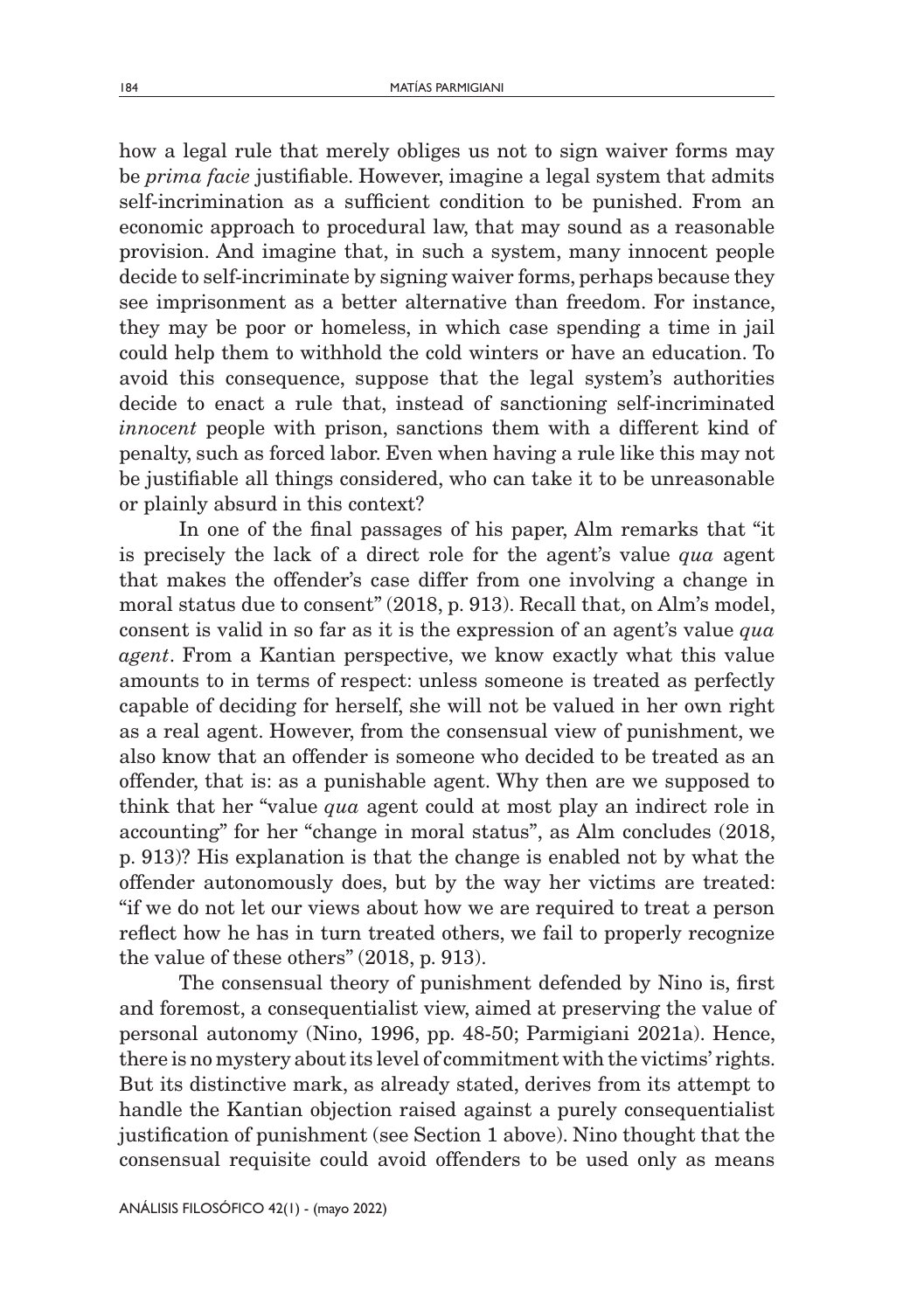and not as ends in themselves, without jeopardizing the value of the victims. In either case, in his opinion, what this additional requisite ensures is the preservation of the offenders' value *qua agents*, for they are now treated as authorizing their own punishment. However, is this not precisely an admission of the very one thing Alm's interpretation is trying to deny?

### 5. Final Remarks

To conclude these remarks, I would like to suggest, in accordance with what was previously said, a tentative diagnosis of what may be going on with Alm's criticism. In the father-daughter case as presented in the paper, it was clear that the patriarchal father wrongs (or disrespects) his daughter for behaving as if her power of consent had never been exercised. But now imagine a state punishing an offender with ten years' imprisonment, when all she could reasonably foresee in advance was a prison penalty of up to five years (i.e. the one prescribed by the law). The reason why such a penalty would wrong (or disrespect) the offender, on Nino's ground, is that it would violate the knowledge condition of her consent (see Section 1 above). So, unlike Alm's suggestion, it is not as if an offender would be wronged by the state for not being punished; rather, it is as if she would be wronged for not being punished *as prescribed by the law*, which is a completely different matter.

On the contrary, if the state decided to punish the offender with a less severe penalty than the one prescribed by the law, or even if it decided not to punish her at all, then the offender's consent would clearly be disregarded. For the consent view, however, there is no need to see a wrong in each of these decisions, which is Alm's central contention along his paper. Following Beyleveld and Brownsword, what the consent view may be willing to claim is that consent does not represent "a free-standing consideration" (2007, p. 242). It may argue, for instance, that "consent becomes a relevant issue" only when "there is a *prima facie* violation of a right" (2007, p. 242), which, in the case of punishment, would be –let us assume– the offender's freedom of movement. Therefore, when such a freedom is not at risk, consent may be perfectly disregarded.

Of course, none of this is to say that a state unwilling to punish a guilty offender on whatever ground is just because of that reason in accordance with her deed. There might be diplomatic or economic motives for suspending a penalty (on this point see Nino, 1980, pp. 340- 347). Nor does it even mean that there is no middle ground between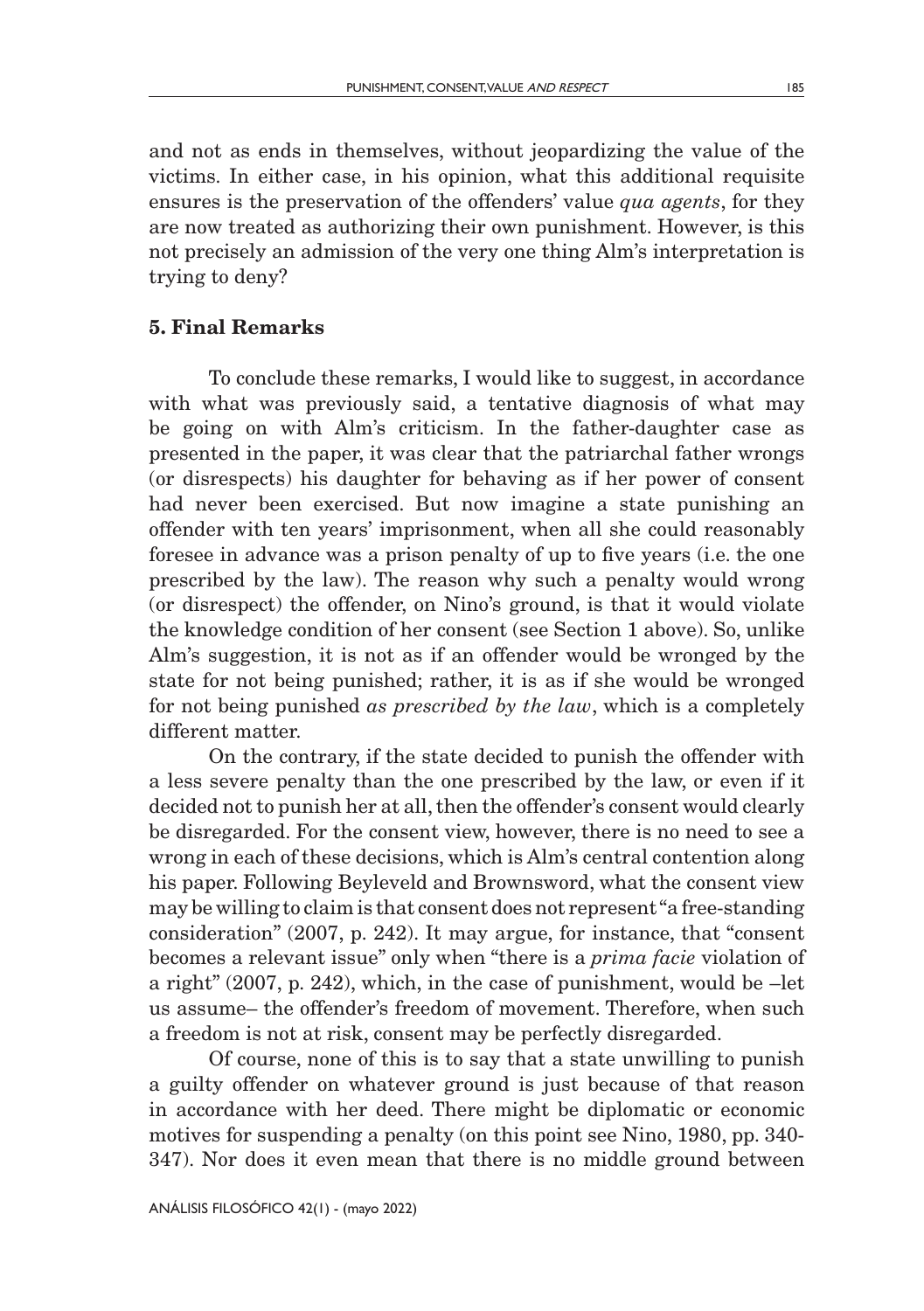punishing and not punishing an offender, or between respecting and disrespecting her as an agent. Just like a father can show respect for his daughter's decision without having to share what she values, and even by expressing his disapproval, the state can equally respect the offender by punishing her as prescribed by the law (or even by not punishing her at all), without waiving its right to condemn what she did and render it wrongful, abhorrent, or even atrocious. In both cases, one can express respect for a decision (or for an agent) without appraising its content (or what *she* concretely was at a certain point in her life). In my view, one of the merits of the consensual theory of punishment was that of taking notice of this difference, although much more needs to be said in its favor to make it palatable (cf. Parmigiani 2021a).

### References

- Alm, D. (2018). Punishment, consent and value. *Ethical Theory and Moral Practice, 21*, 903-914. https://doi.org/10.1007/s10677-018- 9926-2
- Beade, G. (2011). El problema del anti-perfeccionismo en el liberalismo de Carlos S. Nino. *Isonomía*. *Revista de Teoría y Filosofía del Derecho*, *35*, 143-165.
- Benhabib, S. (1987). The generalized and the concrete other: The Kohlberg-Gilligan controversy and feminist theory. In E. Feder Kittay & D. T. Meyers (Eds.), *Women and moral theory* (pp. 77-95)*.*  Rowman & Littlefield.
- Beyleveld, D. & Brownsword, R. (2007). *Consent in the law.* Hart.
- Boonin, D. (2008). *The problem of punishment*. Cambridge University Press.
- Broome, J. (1995). Skorupski on Agent-Neutrality. *Utilitas*, *7*(2), 315-317.
- Buckland, J. (2017). Normative reasons qua facts and the agent-neutral/ relative dichotomy. *Philosophia*, *45*, 207-225.
- Bullock, E. C. (2018). Valid consent. In A. Müller & P. Schaber (Eds). *The Routledge handbook of the ethics of consent* (pp. 85-94). Routledge.
- Dancy, J. (2004). Enticing reasons. In R. J. Wallace, P. Pettit, S. Scheffler & M. Smith (Eds.). *Reason and value: Themes from the moral philosophy of Joseph Raz* (pp. 91-118). Clarendon Press.
- Darwall, S. (1977). Two kinds of respect. *Ethics, 88*(1), 36-49.
- Dillon, R. S. (1992). Respect and care: Toward moral integration. *Canadian Journal of Philosophy*, *22*(1), 105-132.
- Duff, A. (2001). Harms and wrongs. *Buffalo Criminal Law Review*, *5*(1), 13-45.

ANÁLISIS FILOSÓFICO 42(1) - (mayo 2022)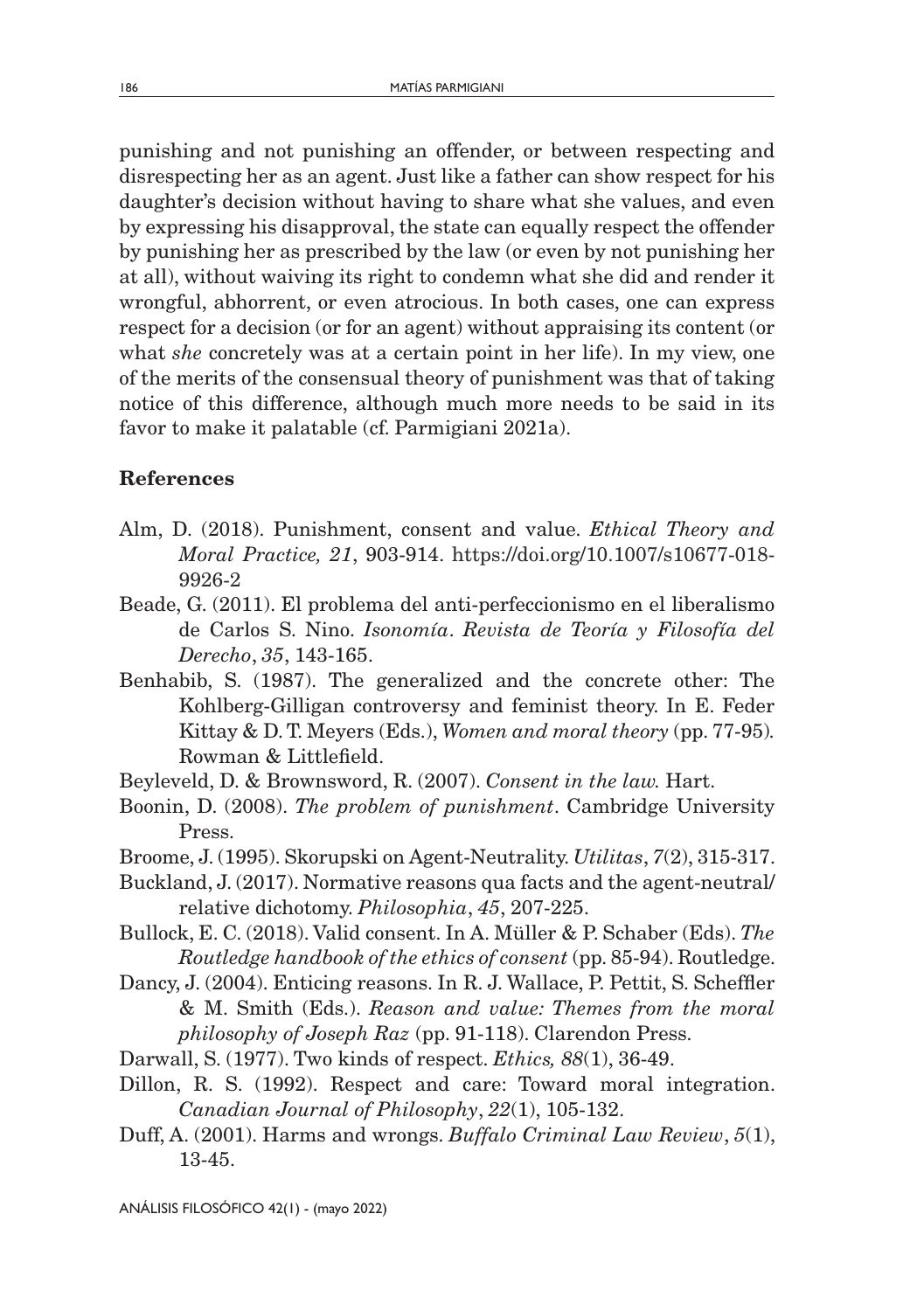- Farrell, M. D. (2004). Autonomía y consecuencias. In H. Hongju Koh & R. C. Slye (Eds.). *Democracia deliberativa y derechos humanos* (pp. 79-88). Gedisa.
- Frankfurt, H. (1997). Equality and respect. *Social Research, 64*(1), 3-15.
- Gardner, J., & Shute, S. (2000). The wrongness of rape. In J. Horder (Ed.), *Oxford essays in jurisprudence. Fourth series* (pp. 1-42). Oxford University Press.
- Honderich, T. (2006). *Punishment: The supposed justifications* (revised edition). Pluto Press.
- Hurd, H. (1996). The moral magic of consent. *Legal Theory*, *2*(2), 121- 146.
- Imbrisevic, M. (2010). The consent solution to punishment and the explicit denial objection. *Theoria*, *25*(2), 211-224.
- Koch, F. (2018). Consent as a normative power. In A. Müller & P. Schaber (Eds). *The Routledge handbook of the ethics of consent* (pp. 32-43). Routledge.
- Korsgaard, C. (1996a). Aristotle and Kant on the source of value. *Creating the Kingdom of Ends* (pp. 225-248). Cambridge University Press,
- Korsgaard, C. (1996b). The reasons we can share: An attack on the distinction between agent-relative and agent-neutral values. *Creating the Kingdom of Ends* (pp. 275-310). Cambridge University Press,
- Mack, E. (1989). Against Agent-Neutral Value. *Reason Papers, 14*, 76-85.
- Malamud Goti, J. (1981). Comentario bibliográfico al libro de C. S. Nino "Los límites de la responsabilidad penal. Una teoría liberal del delito". *Doctrina Penal, 4*, 165-173.
- Malamud Goti, J. (2005). Carlos S. Nino y la justificación del castigo. *Programma, Controversias de derecho penal*, *1*, 89-106.
- Manson, N. C. (2018). The scope of consent. In A. Müller & P. Schaber (Eds). *The Routledge handbook of the ethics of consent* (pp. 65-74). Routledge.
- Mill, J. S. (2003). *On liberty*. Blackwell.
- Müller, A., & Schaber, P. (2018). *The Routledge handbook of the ethics of consent*. Routledge.
- Nagel, T. (1970). *The possibility of altruism.* Oxford University Press.
- Nino, C. S. (1980). *Los límites de la responsabilidad penal*. Astrea.
- Nino, C. S. (1983). A consensual theory of punishment. *Philosophy and Public Affairs, 4*, 289-306.
- Nino, C. S. (1996). *The constitution of deliberative democracy*. Yale University Press.
- Nino, C. S. (2008a). La derivación de los principios de responsabilidad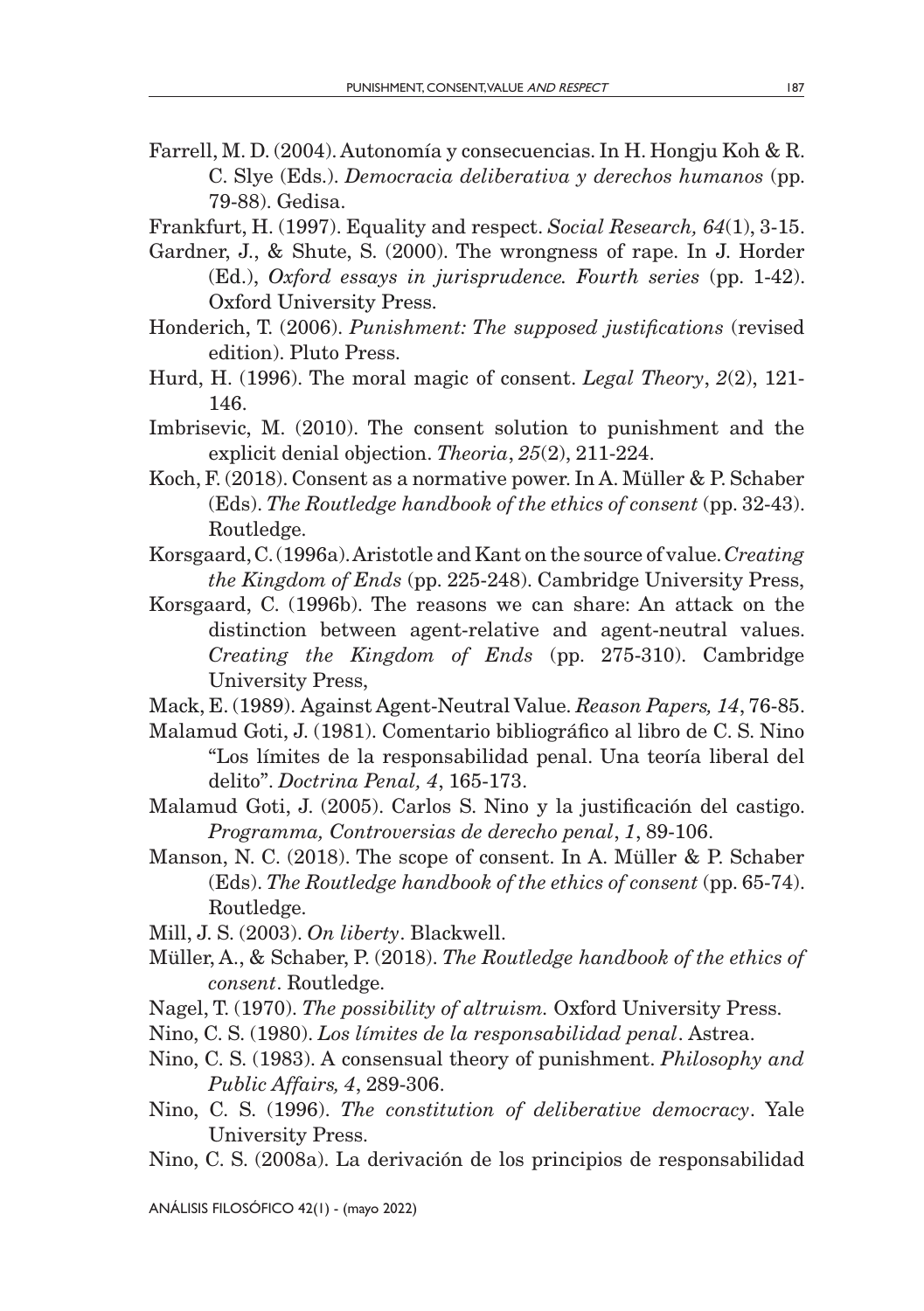penal de los fundamentos de los derechos humanos. In G. Mourino (Ed.), *Fundamentos de derecho penal: Los escritos de C. S. Nino* (pp. 25-41). Gedisa.

- Nino, C. S. (2008b). Derecho penal y democracia. In G. Mourino (Ed.), *Fundamentos de derecho penal: Los escritos de C. S. Nino* (pp. 13-24). Gedisa.
- Owens, D. (2012). *Shaping the normative landscape*. Oxford University Press.
- Parmigiani, M. (2013). Liberalismo, sanción y reproche: Una revisión crítica del concepto de "reproche" en la teoría jurídico-penal de C. S. Nino. *Isonomía, Revista de Teoría y Filosofía del Derecho*, *39*, 37-81.
- Parmigiani, M. (2017). Is it "impossible to will to be punished"? Exploring a consensual way out of the Kantian dilemma. *Revista de Estudios Kantianos*, *2*(1), 60-88.
- Parmigiani, M. (2020a). El alcance justificatorio del consentimiento tácito: El problema de Locke y la lógica del beneficio. *Doxa, Cuadernos de Filosofía del Derecho*, *43*, 103-132.
- Parmigiani, M. (2020b). Los intereses permisivos y el poder (moral) del consentimiento: Una crítica a David Owens. *Isonomía, Revista de Teoría y Filosofía del Derecho*, *53*, 1-30.
- Parmigiani, M. (2021a). La teoría consensual de la pena en la encrucijada. *Ideas y valores, 70*(175), 95-115.
- Parmigiani, M. (2021b). Consentimiento y transformación moral: Una crítica al enfoque dominante. *Anuario XIX del Centro de Investigaciones Jurídicas y Sociales* (pp. 529-556). Universidad Nacional de Córdoba-Advocatus.
- Raz, J. (1972). Voluntary obligations and normative powers. *Proceedings of the Aristotelian Society*, *46*, 79-102.
- Raz, J. (2001). *Value, respect, and attachment*. Cambridge University Press.
- Ridge, M. (2017). Reasons for action: Neutral vs. relative. *The Stanford Encyclopedia of Philosophy.* https://plato.stanford.edu/entries/ reasons-agent/
- Schaber, P. (2018). Consent and wronging a person. In A. Müller & P. Schaber (Eds.). *The Routledge handbook of the ethics of consent* (pp. 55-64). Routledge.
- Scheffler, S. (2004). Projects, relationships, and reasons. In R. J. Wallace, P. Pettit, S. Scheffler & M. Smith (Eds.), *Reason and value: Themes from the moral philosophy of Joseph Raz* (pp. 247-269). Oxford University Press.